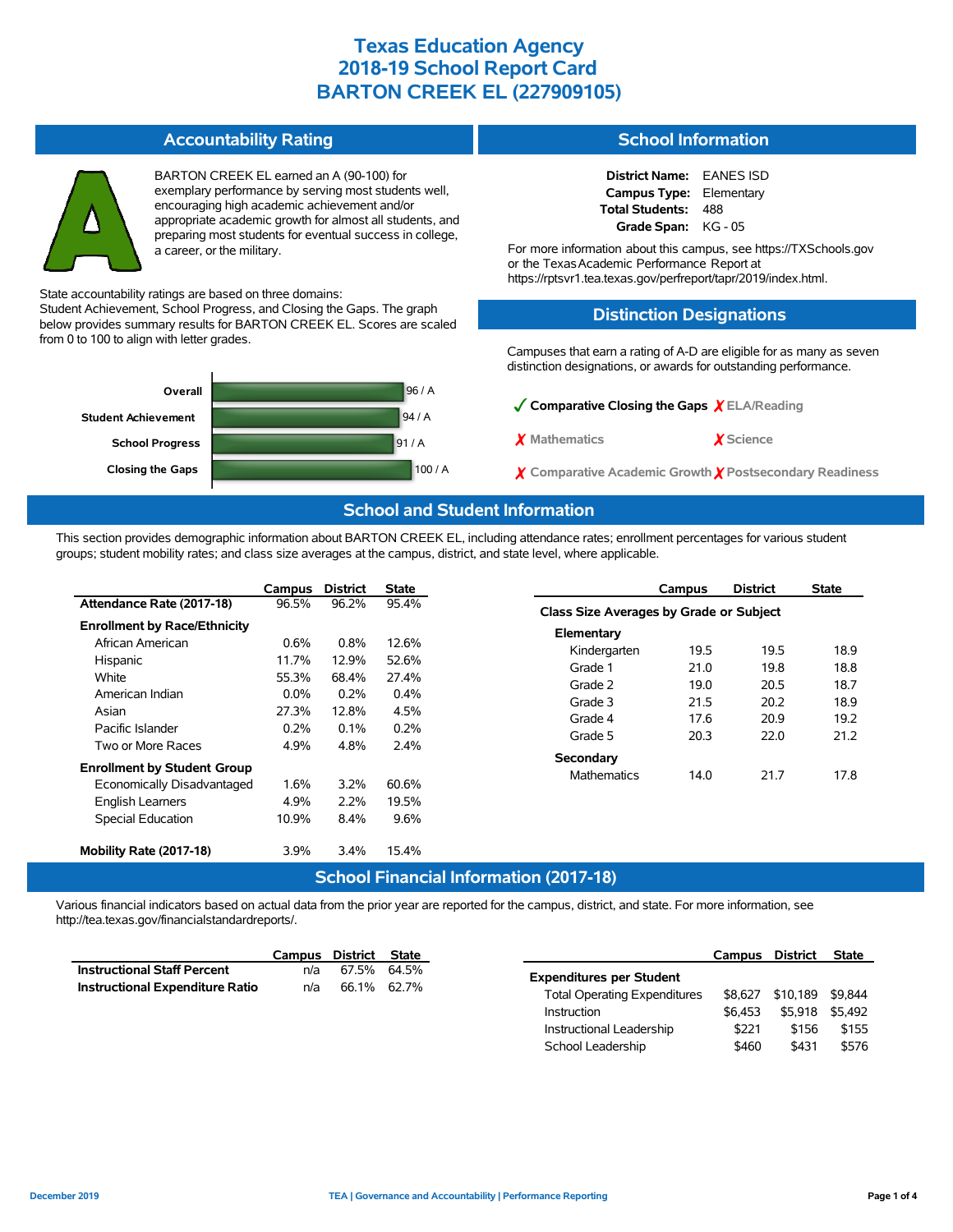## **STAAR Outcomes**

This section provides STAAR performance and Academic Growth outcomes. Academic Growth measures whether students are maintaining performance or improving from year to year.

|                                                                                |      |       |     |           | African                           |                |        | American                 |        | <b>Pacific</b>           | More                     | Econ   |
|--------------------------------------------------------------------------------|------|-------|-----|-----------|-----------------------------------|----------------|--------|--------------------------|--------|--------------------------|--------------------------|--------|
|                                                                                |      | State |     |           | District Campus American Hispanic |                | White  | Indian                   | Asian  | <b>Islander</b>          | Races                    | Disadv |
| STAAR Performance Rates at Approaches Grade Level or Above (All Grades Tested) |      |       |     |           |                                   |                |        |                          |        |                          |                          |        |
| All Subjects                                                                   | 2019 | 78%   | 96% | 95%       |                                   | 96%            | 94%    |                          | 96%    |                          | 100%                     | 100%   |
|                                                                                | 2018 | 77%   | 96% | 97%       | $\ast$                            | 97%            | 96%    | $\overline{\phantom{a}}$ | 98%    |                          | 100%                     | 83%    |
| ELA/Reading                                                                    | 2019 | 75%   | 96% | 95%       | $\ast$                            | 96%            | 94%    | $\overline{\phantom{a}}$ | 96%    |                          | 100%                     |        |
|                                                                                | 2018 | 74%   | 96% | 98%       | $\ast$                            | 100%           | 97%    | $\overline{\phantom{a}}$ | 98%    | $\overline{a}$           | 100%                     |        |
| Mathematics                                                                    | 2019 | 82%   | 96% | 97%       | $\ast$                            | 96%            | 97%    | $\overline{a}$           | 97%    | $\overline{a}$           | 100%                     |        |
|                                                                                | 2018 | 81%   | 97% | 97%       | $\ast$                            | 93%            | 97%    | $\overline{a}$           | 97%    | $\overline{a}$           | 100%                     |        |
| Writing                                                                        | 2019 | 68%   | 93% | 92%       | $\ast$                            | 100%           | 90%    |                          | 90%    |                          | $\ast$                   |        |
|                                                                                | 2018 | 66%   | 95% | $\lambda$ |                                   |                | $\ast$ |                          | $\ast$ |                          |                          |        |
| Science                                                                        | 2019 | 81%   | 95% | 92%       |                                   | 88%            | 90%    |                          | 97%    |                          | $\ast$                   |        |
|                                                                                | 2018 | 80%   | 95% | 96%       | Ĭ.                                | 100%           | 93%    | $\overline{a}$           | 100%   |                          | 100%                     |        |
| STAAR Performance Rates at Meets Grade Level or Above (All Grades Tested)      |      |       |     |           |                                   |                |        |                          |        |                          |                          |        |
| All Subjects                                                                   | 2019 | 50%   | 82% | 78%       |                                   | 73%            | 75%    |                          | 87%    | $\overline{a}$           | 92%                      | 33%    |
|                                                                                | 2018 | 48%   | 82% | 79%       | $\ast$                            | 70%            | 76%    | $\overline{\phantom{a}}$ | 88%    | $\overline{\phantom{a}}$ | 91%                      | 0%     |
| ELA/Reading                                                                    | 2019 | 48%   | 83% | 76%       | $\ast$                            | 73%            | 72%    |                          | 86%    | L,                       | 91%                      |        |
|                                                                                | 2018 | 46%   | 82% | 76%       | $\ast$                            | 63%            | 72%    | $\overline{a}$           | 86%    | Ĭ.                       | 100%                     | $\ast$ |
| Mathematics                                                                    | 2019 | 52%   | 81% | 85%       | $\ast$                            | 85%            | 80%    | $\overline{a}$           | 91%    | $\overline{a}$           | 100%                     |        |
|                                                                                | 2018 | 50%   | 81% | 81%       | $\ast$                            | 79%            | 79%    | $\overline{\phantom{a}}$ | 88%    | $\overline{\phantom{a}}$ | 83%                      |        |
| Writing                                                                        | 2019 | 38%   | 73% | 62%       | $\ast$                            | 62%            | 56%    | $\overline{\phantom{a}}$ | 75%    | ÷                        | $\ast$                   |        |
|                                                                                | 2018 | 41%   | 81% | $\star$   |                                   | $\overline{a}$ | $\ast$ |                          | $\ast$ |                          |                          |        |
| Science                                                                        | 2019 | 54%   | 81% | 80%       | L,                                | 50%            | 80%    | $\overline{a}$           | 90%    | ÷,                       | $\ast$                   |        |
|                                                                                | 2018 | 51%   | 81% | 81%       |                                   | 63%            | 76%    |                          | 93%    |                          | 89%                      |        |
| STAAR Performance Rates at Masters Grade Level (All Grades Tested)             |      |       |     |           |                                   |                |        |                          |        |                          |                          |        |
| All Subjects                                                                   | 2019 | 24%   | 54% | 56%       | $\ast$                            | 48%            | 50%    | $\overline{\phantom{a}}$ | 68%    | ۰                        | 69%                      | 0%     |
|                                                                                | 2018 | 22%   | 53% | 56%       | $\ast$                            | 52%            | 49%    | $\overline{a}$           | 68%    | $\overline{a}$           | 79%                      | 0%     |
| ELA/Reading                                                                    | 2019 | 21%   | 52% | 58%       | $\ast$                            | 46%            | 54%    | $\overline{\phantom{a}}$ | 71%    | $\overline{\phantom{a}}$ | 64%                      |        |
|                                                                                | 2018 | 19%   | 49% | 54%       | $\ast$                            | 52%            | 50%    | $\overline{a}$           | 63%    | ÷,                       | 83%                      |        |
| Mathematics                                                                    | 2019 | 26%   | 54% | 66%       | $\ast$                            | 65%            | 59%    | $\overline{\phantom{a}}$ | 76%    | L,                       | 82%                      |        |
|                                                                                | 2018 | 24%   | 53% | 56%       | $\ast$                            | 57%            | 47%    |                          | 73%    | L,                       | 83%                      |        |
| Writing                                                                        | 2019 | 14%   | 44% | 19%       | $\ast$                            | 23%            | 17%    | $\overline{\phantom{a}}$ | 20%    | Ĭ.                       | $\ast$                   |        |
|                                                                                | 2018 | 13%   | 49% | $\star$   | $\overline{a}$                    | $\overline{a}$ | $\ast$ |                          | $\ast$ | ÷.                       | $\overline{\phantom{a}}$ |        |
| Science                                                                        | 2019 | 25%   | 54% | 50%       | $\overline{\phantom{a}}$          | 38%            | 39%    | $\overline{\phantom{a}}$ | 73%    | ÷,                       | $\ast$                   |        |
|                                                                                | 2018 | 23%   | 53% | 57%       | $\overline{\phantom{a}}$          | 38%            | 53%    |                          | 66%    | ÷,                       | 67%                      |        |
| Academic Growth Score (All Grades Tested)                                      |      |       |     |           |                                   |                |        |                          |        |                          |                          |        |
| <b>Both Subjects</b>                                                           | 2019 | 69    | 79  | 83        | $\ast$                            | 86             | 81     |                          | 88     |                          | 67                       |        |
|                                                                                | 2018 | 69    | 77  | 86        |                                   | 88             | 83     |                          | 90     |                          | 88                       |        |
| ELA/Reading                                                                    | 2019 | 68    | 78  | 79        | $\ast$                            | 79             | 75     | $\overline{a}$           | 90     | L,                       | $\ast$                   |        |
|                                                                                | 2018 | 69    | 75  | 86        | $\overline{\phantom{a}}$          | 93             | 86     |                          | 84     | ÷,                       | 88                       |        |
| Mathematics                                                                    | 2019 | 70    | 81  | 87        | $\ast$                            | 93             | 87     |                          | 86     |                          | *                        |        |
|                                                                                | 2018 | 70    | 80  | 85        |                                   | 83             | 80     |                          | 96     |                          | 88                       | *      |

? Indicates that the data for this item were statistically improbable or were reported outside a reasonable range.<br>- Indicates zero observations reported for this group.<br>\* Indicates results are masked due to small numbers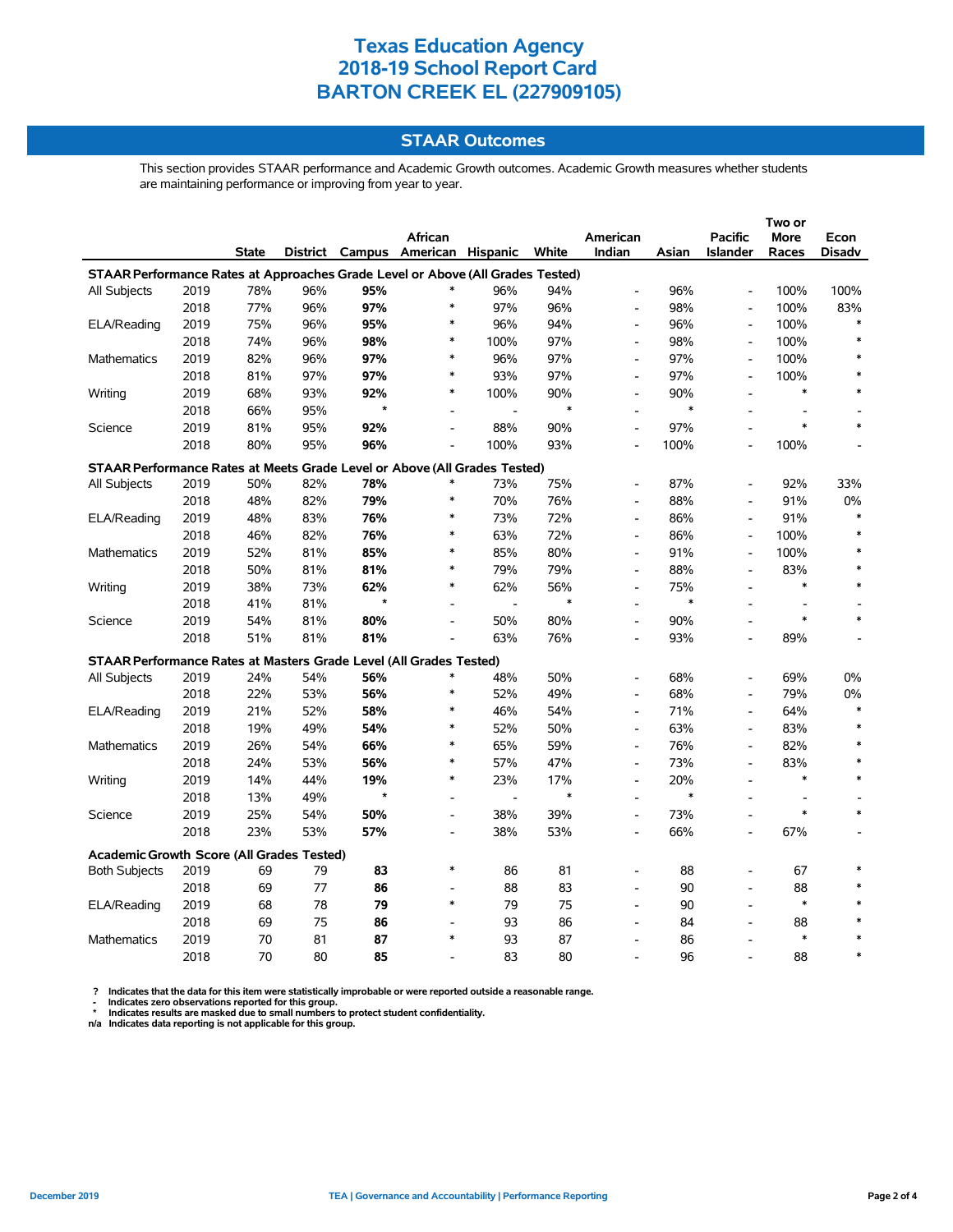#### **Prior-Year Non-Proficient and Student Success Initiative STAAR Outcomes**

Progress of Prior-Year Non-Proficient Students shows STAAR performance rates for students who did not perform satisfactorily in 2017-18 but did in 2018-19. Student Success Initiative shows rates related to the requirement for students to demonstrate proficiency on the reading and mathematics STAAR in grades 5 and 8.

|                                                                       |              |                 |                                            |                                                                       |                          |        |          |        |                 | Two or      |               |  |
|-----------------------------------------------------------------------|--------------|-----------------|--------------------------------------------|-----------------------------------------------------------------------|--------------------------|--------|----------|--------|-----------------|-------------|---------------|--|
|                                                                       |              |                 |                                            | <b>African</b>                                                        |                          |        | American |        | <b>Pacific</b>  | <b>More</b> | Econ          |  |
|                                                                       | <b>State</b> | <b>District</b> | Campus                                     | American                                                              | <b>Hispanic</b>          | White  | Indian   | Asian  | <b>Islander</b> | Races       | <b>Disadv</b> |  |
| Progress of Prior-Year Non-Proficient Students                        |              |                 |                                            |                                                                       |                          |        |          |        |                 |             |               |  |
| Sum of Grades 4-8                                                     |              |                 |                                            |                                                                       |                          |        |          |        |                 |             |               |  |
| Reading<br>2019                                                       | 41%          | 56%             | 40%                                        |                                                                       | *                        | 40%    |          | $\ast$ |                 |             | 25%           |  |
| 2018                                                                  | 38%          | 62%             | 80%                                        |                                                                       |                          | 78%    |          | $\ast$ |                 |             | 71%           |  |
| <b>Mathematics</b>                                                    |              |                 |                                            |                                                                       |                          |        |          |        |                 |             |               |  |
| 2019                                                                  | 45%          | 42%             | 50%                                        |                                                                       |                          | $\ast$ |          | $\ast$ |                 |             | $\ast$        |  |
| 2018                                                                  | 47%          | 50%             | 63%                                        |                                                                       | $\overline{\phantom{a}}$ | 71%    |          | $\ast$ |                 |             |               |  |
| <b>Students Success Initiative</b>                                    |              |                 |                                            |                                                                       |                          |        |          |        |                 |             |               |  |
| <b>Grade 5 Reading</b>                                                |              |                 |                                            |                                                                       |                          |        |          |        |                 |             |               |  |
|                                                                       |              |                 |                                            | Students Meeting Approaches Grade Level on First STAAR Administration |                          |        |          |        |                 |             |               |  |
| 2019                                                                  | 78%          | 96%             | 92%                                        |                                                                       | 88%                      | 90%    |          | 97%    |                 | *           | 53%           |  |
|                                                                       |              |                 | Students Requiring Accelerated Instruction |                                                                       |                          |        |          |        |                 |             |               |  |
| 2019                                                                  | 22%          | 4%              | 8%                                         |                                                                       | 13%                      | 10%    |          | 3%     |                 | $\ast$      | 47%           |  |
| <b>STAAR Cumulative Met Standard</b>                                  |              |                 |                                            |                                                                       |                          |        |          |        |                 |             |               |  |
| 2019                                                                  | 86%          | 97%             | 93%                                        |                                                                       | 100%                     | 90%    |          | 97%    |                 | $\ast$      | 60%           |  |
| <b>Grade 5 Mathematics</b>                                            |              |                 |                                            |                                                                       |                          |        |          |        |                 |             |               |  |
| Students Meeting Approaches Grade Level on First STAAR Administration |              |                 |                                            |                                                                       |                          |        |          |        |                 |             |               |  |
| 2019                                                                  | 83%          | 96%             | 97%                                        |                                                                       | 100%                     | 96%    |          | 95%    |                 | ∗           | 80%           |  |
|                                                                       |              |                 | Students Requiring Accelerated Instruction |                                                                       |                          |        |          |        |                 |             |               |  |
| 2019                                                                  | 17%          | 4%              | 3%                                         |                                                                       | 0%                       | 4%     |          | 5%     |                 | $\ast$      | 20%           |  |
| <b>STAAR Cumulative Met Standard</b>                                  |              |                 |                                            |                                                                       |                          |        |          |        |                 |             |               |  |
| 2019                                                                  | 90%          | 97%             | 97%                                        |                                                                       | 100%                     | 96%    |          | 95%    |                 | *           | 80%           |  |

 **? Indicates that the data for this item were statistically improbable or were reported outside a reasonable range.**

- Indicates zero observations reported for this group.<br>\* Indicates results are masked due to small numbers to protect student confidentiality.<br>n/a Indicates data reporting is not applicable for this group.

l,